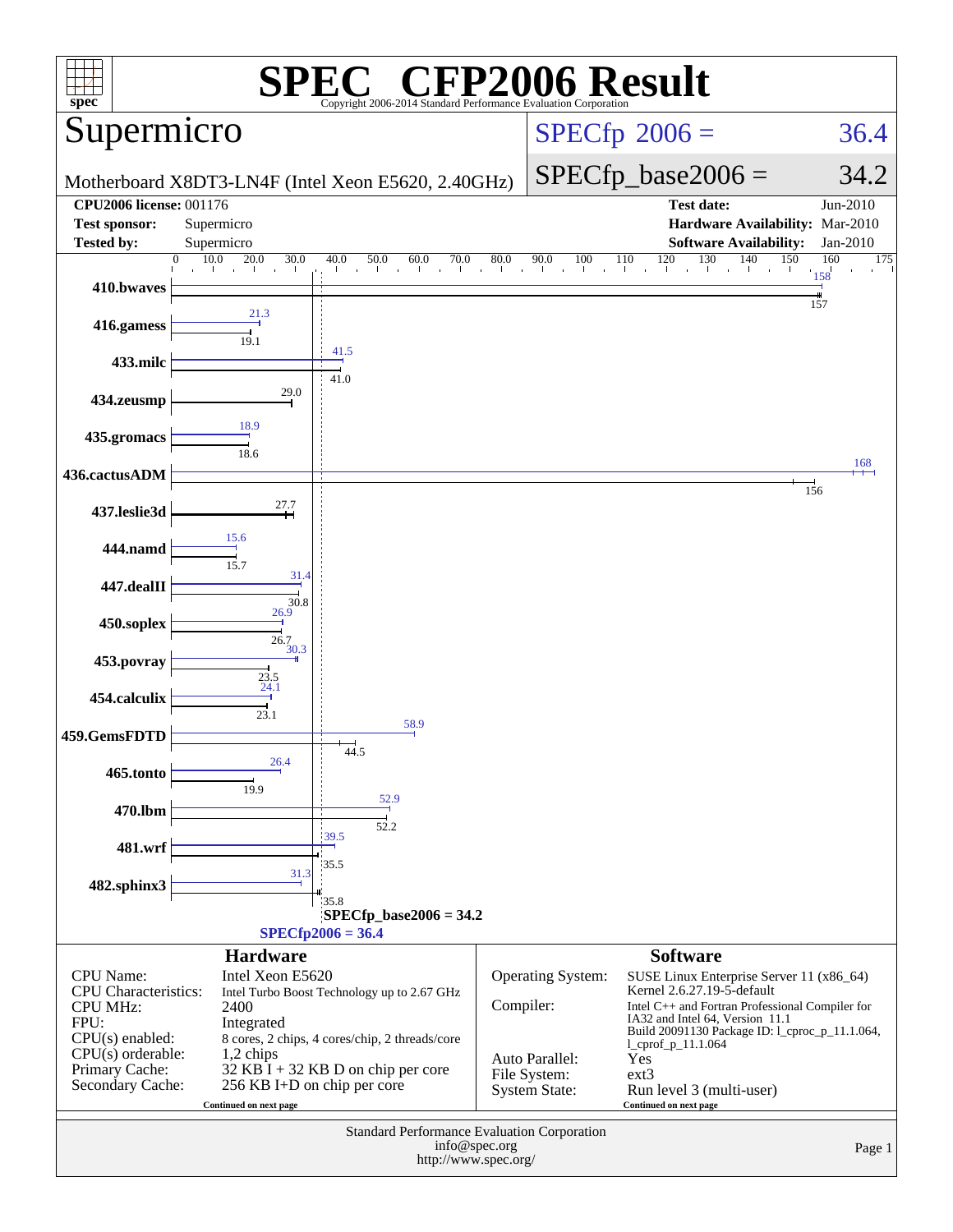

### Supermicro

#### $SPECfp2006 = 36.4$  $SPECfp2006 = 36.4$

Motherboard X8DT3-LN4F (Intel Xeon E5620, 2.40GHz)

 $SPECTp\_base2006 = 34.2$ 

| <b>CPU2006 license: 001176</b>                                             |                                                                                                                                |                                                            | $Jun-2010$<br><b>Test date:</b>             |
|----------------------------------------------------------------------------|--------------------------------------------------------------------------------------------------------------------------------|------------------------------------------------------------|---------------------------------------------|
| <b>Test sponsor:</b>                                                       | Supermicro                                                                                                                     |                                                            | Hardware Availability: Mar-2010             |
| <b>Tested by:</b>                                                          | Supermicro                                                                                                                     |                                                            | <b>Software Availability:</b><br>$Jan-2010$ |
| L3 Cache:<br>Other Cache:<br>Memory:<br>Disk Subsystem:<br>Other Hardware: | 12 MB I+D on chip per chip<br>None<br>48 GB (12 x 4 GB 2Rx4 DDR3-1066 RDIMM, ECC, CL7)<br>1 x 500 GB SATA II, 7200 RPM<br>None | <b>Base Pointers:</b><br>Peak Pointers:<br>Other Software: | $64$ -bit<br>$32/64$ -bit<br>None           |

**[Results Table](http://www.spec.org/auto/cpu2006/Docs/result-fields.html#ResultsTable)**

| Results Table                                                                                            |                |              |                |       |                |             |                |              |                |              |                |              |
|----------------------------------------------------------------------------------------------------------|----------------|--------------|----------------|-------|----------------|-------------|----------------|--------------|----------------|--------------|----------------|--------------|
|                                                                                                          |                |              | <b>Base</b>    |       |                | <b>Peak</b> |                |              |                |              |                |              |
| <b>Benchmark</b>                                                                                         | <b>Seconds</b> | <b>Ratio</b> | <b>Seconds</b> | Ratio | <b>Seconds</b> | Ratio       | <b>Seconds</b> | <b>Ratio</b> | <b>Seconds</b> | <b>Ratio</b> | <b>Seconds</b> | <b>Ratio</b> |
| 410.bwaves                                                                                               | 86.7           | 157          | 86.3           | 157   | 86.5           | <u>157</u>  | 86.1           | 158          | 86.1           | 158          | 86.1           | <u>158</u>   |
| 416.gamess                                                                                               | 1021           | 19.2         | 1026           | 19.1  | 1024           | 19.1        | 917            | 21.4         | 920            | 21.3         | 918            | 21.3         |
| $433$ .milc                                                                                              | 224            | 41.0         | 224            | 41.0  | 224            | 41.0        | 221            | 41.5         | 220            | 41.6         | 221            | 41.5         |
| $434$ . zeusmp                                                                                           | 313            | 29.0         | 314            | 29.0  | 312            | 29.2        | 313            | 29.0         | 314            | 29.0         | 312            | 29.2         |
| 435.gromacs                                                                                              | 383            | 18.6         | 383            | 18.6  | 385            | 18.6        | 378            | 18.9         | 378            | 18.9         | 378            | 18.9         |
| 436.cactusADM                                                                                            | 79.2           | 151          | 76.7           | 156   | 76.7           | 156         | 72.2           | 165          | 71.3           | 168          | 70.1           | 171          |
| 437.leslie3d                                                                                             | 339            | 27.7         | 318            | 29.6  | 341            | 27.6        | <u>339</u>     | 27.7         | 318            | 29.6         | 341            | 27.6         |
| 444.namd                                                                                                 | 510            | 15.7         | 510            | 15.7  | 510            | 15.7        | 512            | 15.7         | 513            | 15.6         | 513            | 15.6         |
| $447$ .dealII                                                                                            | 372            | 30.8         | 371            | 30.8  | 371            | 30.8        | 364            | 31.4         | 364            | 31.4         | 364            | 31.4         |
| $450$ .soplex                                                                                            | 313            | 26.7         | 313            | 26.7  | 313            | 26.6        | 310            | 26.9         | 310            | 26.9         | 310            | 26.9         |
| 453.povray                                                                                               | 226            | 23.5         | 225            | 23.6  | 226            | 23.5        | 174            | 30.6         | 177            | 30.1         | 176            | 30.3         |
| $454$ .calculix                                                                                          | 358            | 23.0         | 357            | 23.1  | 357            | 23.1        | 343            | 24.1         | 343            | 24.1         | 342            | 24.1         |
| 459.GemsFDTD                                                                                             | 238            | 44.5         | 260            | 40.8  | 238            | 44.5        | 180            | 58.9         | 180            | 58.8         | 180            | 58.9         |
| 465.tonto                                                                                                | 494            | 19.9         | 494            | 19.9  | 495            | 19.9        | 372            | 26.5         | 373            | 26.4         | 373            | 26.4         |
| 470.1bm                                                                                                  | 263            | 52.2         | 263            | 52.2  | 263            | 52.2        | 260            | 52.9         | <b>260</b>     | 52.9         | 260            | 52.8         |
| $ 481$ .wrf                                                                                              | 315            | 35.5         | 315            | 35.4  | 315            | 35.5        | 283            | <u>39.5</u>  | 282            | 39.6         | 283            | 39.5         |
| $482$ .sphinx $3$                                                                                        | 552            | 35.3         | 541            | 36.1  | 545            | 35.8        | 622            | 31.3         | 622            | 31.3         | 621            | 31.4         |
| Results appear in the order in which they were run. Bold underlined text indicates a median measurement. |                |              |                |       |                |             |                |              |                |              |                |              |

#### **[Operating System Notes](http://www.spec.org/auto/cpu2006/Docs/result-fields.html#OperatingSystemNotes)**

 'ulimit -s unlimited' was used to set the stack size to unlimited prior to run OMP\_NUM\_THREADS set to number of cores KMP\_AFFINITY set to granularity=fine,scatter KMP\_STACKSIZE set to 200M

#### **[Platform Notes](http://www.spec.org/auto/cpu2006/Docs/result-fields.html#PlatformNotes)**

 Fan speed set to Full Speed in BIOS Setup. As tested, the system used a Supermicro CSE-745TQ-920B chassis. The chassis is bundled with a PWS-920P-1R power supply, 2 SNK-P0038P heatsinks, as well as 2 FAN-0082L4 and 3 FAN-0074L4 cooling fans.

> Standard Performance Evaluation Corporation [info@spec.org](mailto:info@spec.org) <http://www.spec.org/>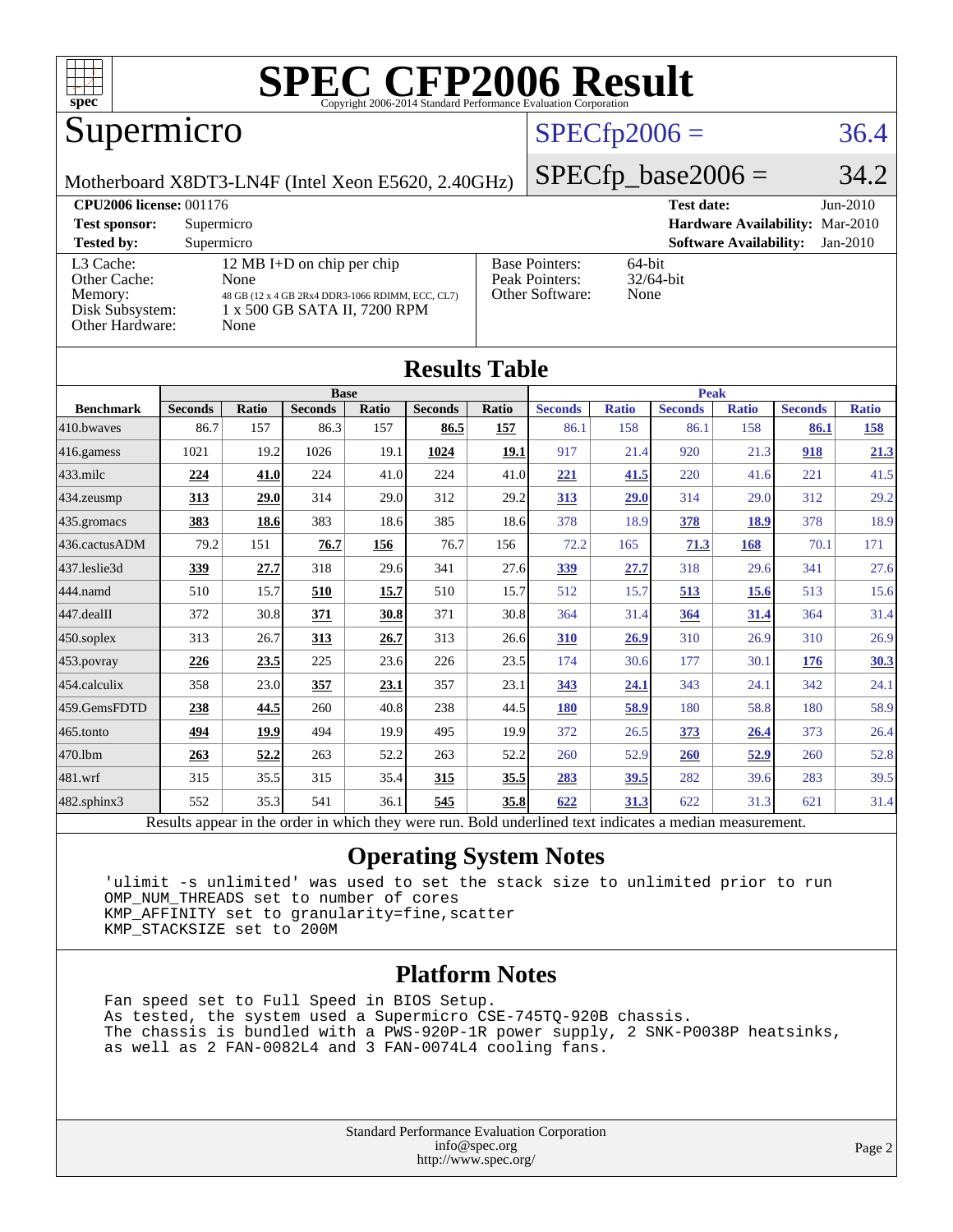

#### Supermicro

 $SPECTp2006 = 36.4$ 

Page 3

Motherboard X8DT3-LN4F (Intel Xeon E5620, 2.40GHz)

 $SPECTp\_base2006 = 34.2$ 

**[CPU2006 license:](http://www.spec.org/auto/cpu2006/Docs/result-fields.html#CPU2006license)** 001176 **[Test date:](http://www.spec.org/auto/cpu2006/Docs/result-fields.html#Testdate)** Jun-2010 **[Test sponsor:](http://www.spec.org/auto/cpu2006/Docs/result-fields.html#Testsponsor)** Supermicro **[Hardware Availability:](http://www.spec.org/auto/cpu2006/Docs/result-fields.html#HardwareAvailability)** Mar-2010 **[Tested by:](http://www.spec.org/auto/cpu2006/Docs/result-fields.html#Testedby)** Supermicro **[Software Availability:](http://www.spec.org/auto/cpu2006/Docs/result-fields.html#SoftwareAvailability)** Jan-2010

#### **[General Notes](http://www.spec.org/auto/cpu2006/Docs/result-fields.html#GeneralNotes)**

Binaries were compiled on SLES 10 with Binutils 2.18.50.0.7.20080502

#### **[Base Compiler Invocation](http://www.spec.org/auto/cpu2006/Docs/result-fields.html#BaseCompilerInvocation)**

[C benchmarks](http://www.spec.org/auto/cpu2006/Docs/result-fields.html#Cbenchmarks):  $\text{icc}$   $-\text{m64}$ 

[C++ benchmarks:](http://www.spec.org/auto/cpu2006/Docs/result-fields.html#CXXbenchmarks) [icpc -m64](http://www.spec.org/cpu2006/results/res2010q3/cpu2006-20100615-11710.flags.html#user_CXXbase_intel_icpc_64bit_bedb90c1146cab66620883ef4f41a67e)

[Fortran benchmarks](http://www.spec.org/auto/cpu2006/Docs/result-fields.html#Fortranbenchmarks): [ifort -m64](http://www.spec.org/cpu2006/results/res2010q3/cpu2006-20100615-11710.flags.html#user_FCbase_intel_ifort_64bit_ee9d0fb25645d0210d97eb0527dcc06e)

[Benchmarks using both Fortran and C](http://www.spec.org/auto/cpu2006/Docs/result-fields.html#BenchmarksusingbothFortranandC): [icc -m64](http://www.spec.org/cpu2006/results/res2010q3/cpu2006-20100615-11710.flags.html#user_CC_FCbase_intel_icc_64bit_0b7121f5ab7cfabee23d88897260401c) [ifort -m64](http://www.spec.org/cpu2006/results/res2010q3/cpu2006-20100615-11710.flags.html#user_CC_FCbase_intel_ifort_64bit_ee9d0fb25645d0210d97eb0527dcc06e)

#### **[Base Portability Flags](http://www.spec.org/auto/cpu2006/Docs/result-fields.html#BasePortabilityFlags)**

| 410.bwaves: -DSPEC CPU LP64                |                                                                |
|--------------------------------------------|----------------------------------------------------------------|
| 416.gamess: -DSPEC_CPU_LP64                |                                                                |
| 433.milc: -DSPEC CPU LP64                  |                                                                |
| 434.zeusmp: -DSPEC_CPU_LP64                |                                                                |
| 435.gromacs: -DSPEC_CPU_LP64 -nofor_main   |                                                                |
| 436.cactusADM: -DSPEC CPU LP64 -nofor main |                                                                |
| 437.leslie3d: -DSPEC CPU LP64              |                                                                |
| 444.namd: -DSPEC CPU LP64                  |                                                                |
| 447.dealII: -DSPEC CPU LP64                |                                                                |
| 450.soplex: -DSPEC_CPU_LP64                |                                                                |
| 453.povray: -DSPEC_CPU_LP64                |                                                                |
| 454.calculix: -DSPEC CPU LP64 -nofor main  |                                                                |
| 459. GemsFDTD: - DSPEC CPU LP64            |                                                                |
| 465.tonto: -DSPEC CPU LP64                 |                                                                |
| 470.1bm: - DSPEC CPU LP64                  |                                                                |
|                                            | 481.wrf: -DSPEC CPU_LP64 -DSPEC_CPU_CASE_FLAG -DSPEC_CPU_LINUX |
| 482.sphinx3: -DSPEC CPU LP64               |                                                                |

#### **[Base Optimization Flags](http://www.spec.org/auto/cpu2006/Docs/result-fields.html#BaseOptimizationFlags)**

<http://www.spec.org/>

Standard Performance Evaluation Corporation [info@spec.org](mailto:info@spec.org) [C benchmarks](http://www.spec.org/auto/cpu2006/Docs/result-fields.html#Cbenchmarks): [-xSSE4.2](http://www.spec.org/cpu2006/results/res2010q3/cpu2006-20100615-11710.flags.html#user_CCbase_f-xSSE42_f91528193cf0b216347adb8b939d4107) [-ipo](http://www.spec.org/cpu2006/results/res2010q3/cpu2006-20100615-11710.flags.html#user_CCbase_f-ipo) [-O3](http://www.spec.org/cpu2006/results/res2010q3/cpu2006-20100615-11710.flags.html#user_CCbase_f-O3) [-no-prec-div](http://www.spec.org/cpu2006/results/res2010q3/cpu2006-20100615-11710.flags.html#user_CCbase_f-no-prec-div) [-static](http://www.spec.org/cpu2006/results/res2010q3/cpu2006-20100615-11710.flags.html#user_CCbase_f-static) [-parallel](http://www.spec.org/cpu2006/results/res2010q3/cpu2006-20100615-11710.flags.html#user_CCbase_f-parallel) [-opt-prefetch](http://www.spec.org/cpu2006/results/res2010q3/cpu2006-20100615-11710.flags.html#user_CCbase_f-opt-prefetch) [C++ benchmarks:](http://www.spec.org/auto/cpu2006/Docs/result-fields.html#CXXbenchmarks) [-xSSE4.2](http://www.spec.org/cpu2006/results/res2010q3/cpu2006-20100615-11710.flags.html#user_CXXbase_f-xSSE42_f91528193cf0b216347adb8b939d4107) [-ipo](http://www.spec.org/cpu2006/results/res2010q3/cpu2006-20100615-11710.flags.html#user_CXXbase_f-ipo) [-O3](http://www.spec.org/cpu2006/results/res2010q3/cpu2006-20100615-11710.flags.html#user_CXXbase_f-O3) [-no-prec-div](http://www.spec.org/cpu2006/results/res2010q3/cpu2006-20100615-11710.flags.html#user_CXXbase_f-no-prec-div) [-static](http://www.spec.org/cpu2006/results/res2010q3/cpu2006-20100615-11710.flags.html#user_CXXbase_f-static) [-parallel](http://www.spec.org/cpu2006/results/res2010q3/cpu2006-20100615-11710.flags.html#user_CXXbase_f-parallel) [-opt-prefetch](http://www.spec.org/cpu2006/results/res2010q3/cpu2006-20100615-11710.flags.html#user_CXXbase_f-opt-prefetch) [Fortran benchmarks](http://www.spec.org/auto/cpu2006/Docs/result-fields.html#Fortranbenchmarks): [-xSSE4.2](http://www.spec.org/cpu2006/results/res2010q3/cpu2006-20100615-11710.flags.html#user_FCbase_f-xSSE42_f91528193cf0b216347adb8b939d4107) [-ipo](http://www.spec.org/cpu2006/results/res2010q3/cpu2006-20100615-11710.flags.html#user_FCbase_f-ipo) [-O3](http://www.spec.org/cpu2006/results/res2010q3/cpu2006-20100615-11710.flags.html#user_FCbase_f-O3) [-no-prec-div](http://www.spec.org/cpu2006/results/res2010q3/cpu2006-20100615-11710.flags.html#user_FCbase_f-no-prec-div) [-static](http://www.spec.org/cpu2006/results/res2010q3/cpu2006-20100615-11710.flags.html#user_FCbase_f-static) [-parallel](http://www.spec.org/cpu2006/results/res2010q3/cpu2006-20100615-11710.flags.html#user_FCbase_f-parallel) [-opt-prefetch](http://www.spec.org/cpu2006/results/res2010q3/cpu2006-20100615-11710.flags.html#user_FCbase_f-opt-prefetch) Continued on next page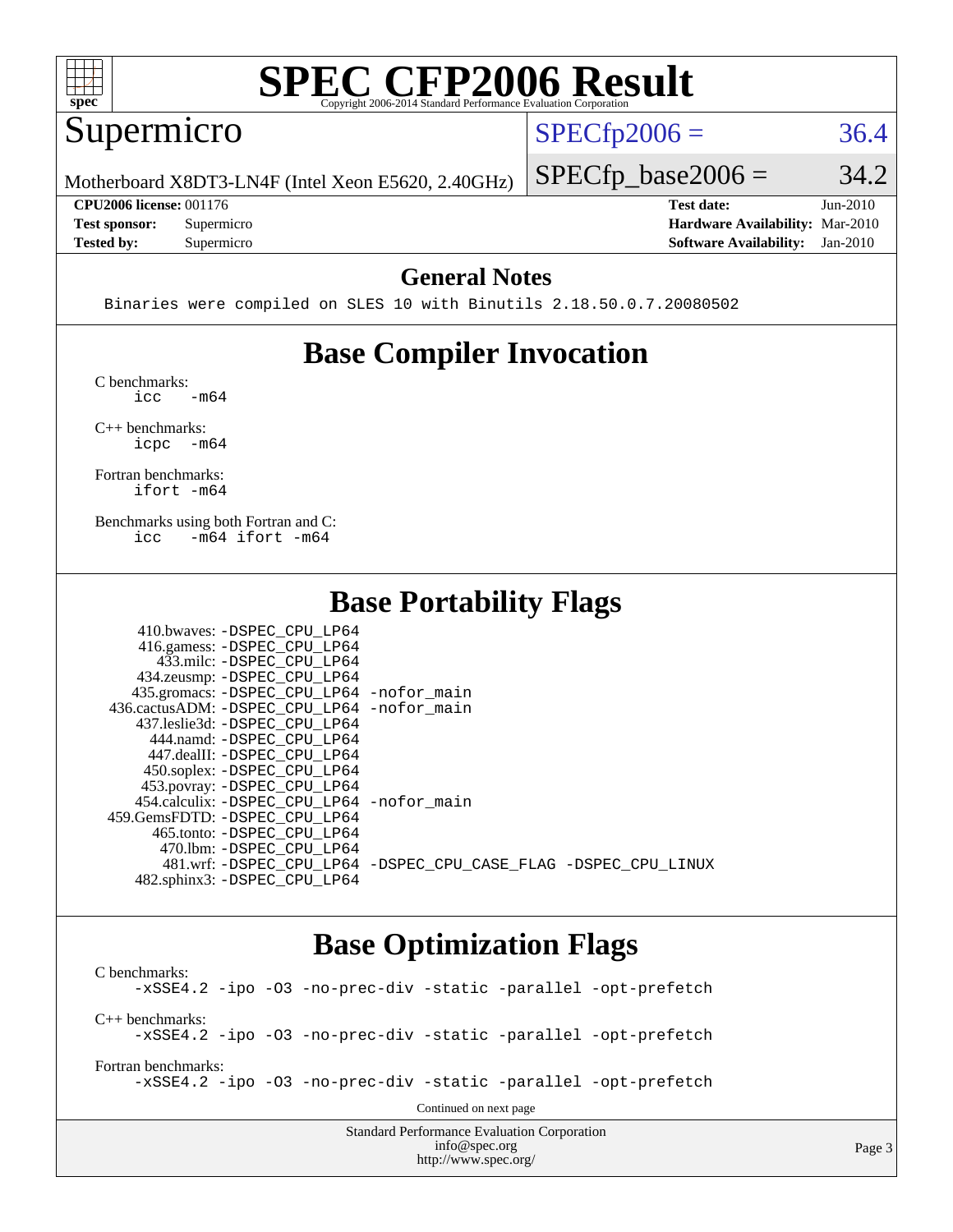Supermicro

 $SPECTp2006 = 36.4$ 

Motherboard X8DT3-LN4F (Intel Xeon E5620, 2.40GHz)

 $SPECTp\_base2006 = 34.2$ 

**[CPU2006 license:](http://www.spec.org/auto/cpu2006/Docs/result-fields.html#CPU2006license)** 001176 **[Test date:](http://www.spec.org/auto/cpu2006/Docs/result-fields.html#Testdate)** Jun-2010 **[Test sponsor:](http://www.spec.org/auto/cpu2006/Docs/result-fields.html#Testsponsor)** Supermicro **[Hardware Availability:](http://www.spec.org/auto/cpu2006/Docs/result-fields.html#HardwareAvailability)** Mar-2010 **[Tested by:](http://www.spec.org/auto/cpu2006/Docs/result-fields.html#Testedby)** Supermicro **[Software Availability:](http://www.spec.org/auto/cpu2006/Docs/result-fields.html#SoftwareAvailability)** Jan-2010

### **[Base Optimization Flags \(Continued\)](http://www.spec.org/auto/cpu2006/Docs/result-fields.html#BaseOptimizationFlags)**

[Benchmarks using both Fortran and C](http://www.spec.org/auto/cpu2006/Docs/result-fields.html#BenchmarksusingbothFortranandC):

[-xSSE4.2](http://www.spec.org/cpu2006/results/res2010q3/cpu2006-20100615-11710.flags.html#user_CC_FCbase_f-xSSE42_f91528193cf0b216347adb8b939d4107) [-ipo](http://www.spec.org/cpu2006/results/res2010q3/cpu2006-20100615-11710.flags.html#user_CC_FCbase_f-ipo) [-O3](http://www.spec.org/cpu2006/results/res2010q3/cpu2006-20100615-11710.flags.html#user_CC_FCbase_f-O3) [-no-prec-div](http://www.spec.org/cpu2006/results/res2010q3/cpu2006-20100615-11710.flags.html#user_CC_FCbase_f-no-prec-div) [-static](http://www.spec.org/cpu2006/results/res2010q3/cpu2006-20100615-11710.flags.html#user_CC_FCbase_f-static) [-parallel](http://www.spec.org/cpu2006/results/res2010q3/cpu2006-20100615-11710.flags.html#user_CC_FCbase_f-parallel) [-opt-prefetch](http://www.spec.org/cpu2006/results/res2010q3/cpu2006-20100615-11710.flags.html#user_CC_FCbase_f-opt-prefetch)

#### **[Peak Compiler Invocation](http://www.spec.org/auto/cpu2006/Docs/result-fields.html#PeakCompilerInvocation)**

 $C$  benchmarks:<br>icc  $-m64$ 

[C++ benchmarks:](http://www.spec.org/auto/cpu2006/Docs/result-fields.html#CXXbenchmarks) [icpc -m64](http://www.spec.org/cpu2006/results/res2010q3/cpu2006-20100615-11710.flags.html#user_CXXpeak_intel_icpc_64bit_bedb90c1146cab66620883ef4f41a67e)

[Fortran benchmarks](http://www.spec.org/auto/cpu2006/Docs/result-fields.html#Fortranbenchmarks): [ifort -m64](http://www.spec.org/cpu2006/results/res2010q3/cpu2006-20100615-11710.flags.html#user_FCpeak_intel_ifort_64bit_ee9d0fb25645d0210d97eb0527dcc06e)

[Benchmarks using both Fortran and C](http://www.spec.org/auto/cpu2006/Docs/result-fields.html#BenchmarksusingbothFortranandC): [icc -m64](http://www.spec.org/cpu2006/results/res2010q3/cpu2006-20100615-11710.flags.html#user_CC_FCpeak_intel_icc_64bit_0b7121f5ab7cfabee23d88897260401c) [ifort -m64](http://www.spec.org/cpu2006/results/res2010q3/cpu2006-20100615-11710.flags.html#user_CC_FCpeak_intel_ifort_64bit_ee9d0fb25645d0210d97eb0527dcc06e)

#### **[Peak Portability Flags](http://www.spec.org/auto/cpu2006/Docs/result-fields.html#PeakPortabilityFlags)**

Same as Base Portability Flags

### **[Peak Optimization Flags](http://www.spec.org/auto/cpu2006/Docs/result-fields.html#PeakOptimizationFlags)**

[C benchmarks](http://www.spec.org/auto/cpu2006/Docs/result-fields.html#Cbenchmarks):

```
Standard Performance Evaluation Corporation
                                           info@spec.org
                                         http://www.spec.org/
        433.milc: -xSSE4.2(pass 2) -prof-gen(pass 1) -ipo(pass 2) -O3(pass 2)
                -no-prec-div(pass 2) -static(pass 2) -prof-use(pass 2)
                -ansi-alias
         470.lbm: -xSSE4.2(pass 2) -prof-gen(pass 1) -ipo(pass 2) -O3(pass 2)
                -no-prec-div(pass 2) -static(pass 2) -prof-use(pass 2)
                -parallel -ansi-alias -auto-ilp32
      482.sphinx3: -xSSE4.2 -ipo -O3 -no-prec-div -static -auto-ilp32
                -unroll2
C++ benchmarks: 
        444.namd: -xSSE4.2(pass 2) -prof-gen(pass 1) -ipo(pass 2) -O3(pass 2)
                -no-prec-div(pass 2) -static(pass 2) -prof-use(pass 2)
                -fno-alias -auto-ilp32
      447.dealII: -xSSE4. 2(pass 2)-prof-gen-ipo(pass 2) -03(pass 2)
                -no-prec-div(pass 2) -static(pass 2) -prof-use(pass 2)
                -unroll2 -ansi-alias -scalar-rep- -auto-ilp32
                                         Continued on next page
```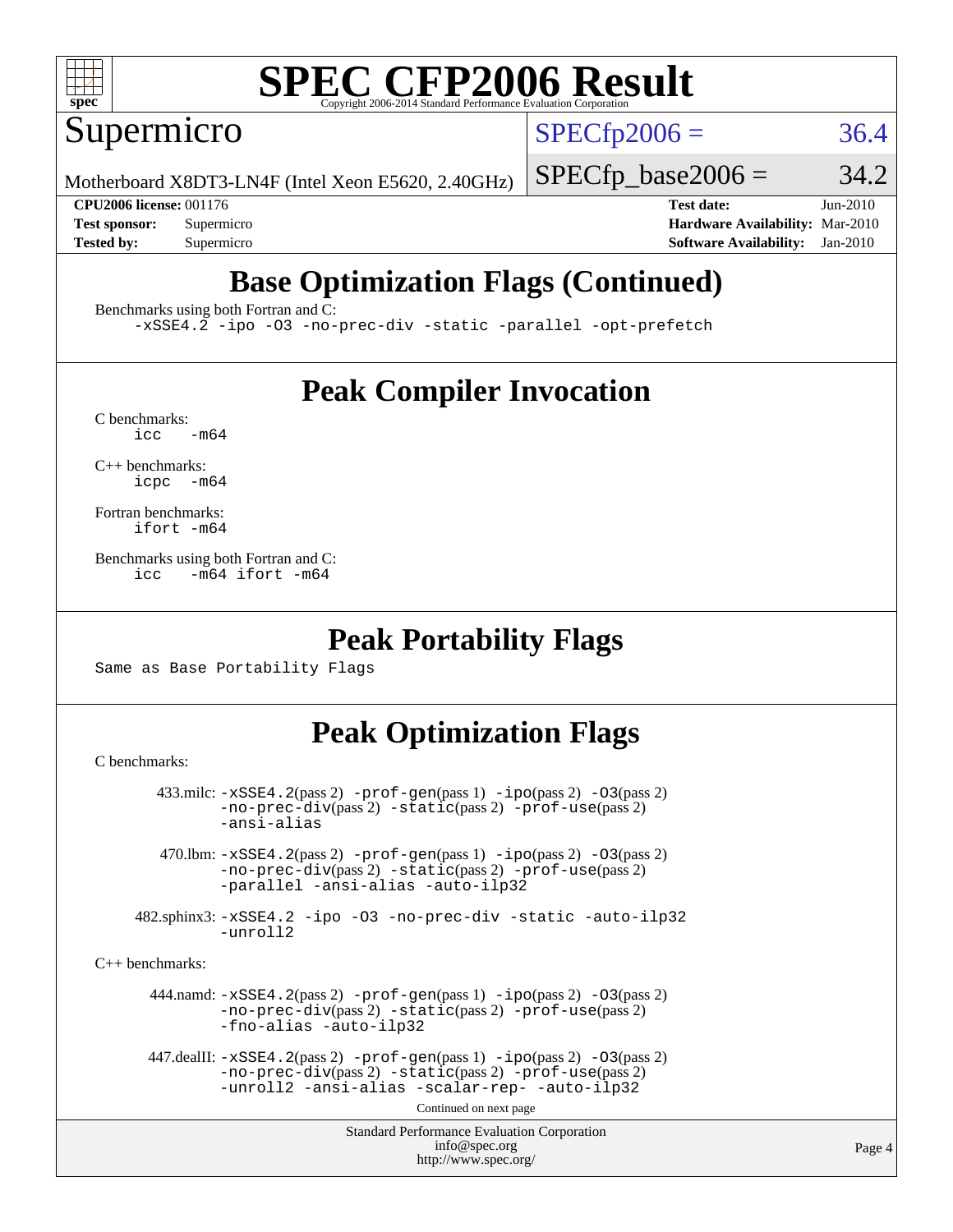

Supermicro

 $SPECTp2006 = 36.4$ 

Motherboard X8DT3-LN4F (Intel Xeon E5620, 2.40GHz)

 $SPECTp\_base2006 = 34.2$ 

**[CPU2006 license:](http://www.spec.org/auto/cpu2006/Docs/result-fields.html#CPU2006license)** 001176 **[Test date:](http://www.spec.org/auto/cpu2006/Docs/result-fields.html#Testdate)** Jun-2010 **[Test sponsor:](http://www.spec.org/auto/cpu2006/Docs/result-fields.html#Testsponsor)** Supermicro **[Hardware Availability:](http://www.spec.org/auto/cpu2006/Docs/result-fields.html#HardwareAvailability)** Mar-2010 **[Tested by:](http://www.spec.org/auto/cpu2006/Docs/result-fields.html#Testedby)** Supermicro **[Software Availability:](http://www.spec.org/auto/cpu2006/Docs/result-fields.html#SoftwareAvailability)** Jan-2010

### **[Peak Optimization Flags \(Continued\)](http://www.spec.org/auto/cpu2006/Docs/result-fields.html#PeakOptimizationFlags)**

 450.soplex: [-xSSE4.2](http://www.spec.org/cpu2006/results/res2010q3/cpu2006-20100615-11710.flags.html#user_peakPASS2_CXXFLAGSPASS2_LDFLAGS450_soplex_f-xSSE42_f91528193cf0b216347adb8b939d4107)(pass 2) [-prof-gen](http://www.spec.org/cpu2006/results/res2010q3/cpu2006-20100615-11710.flags.html#user_peakPASS1_CXXFLAGSPASS1_LDFLAGS450_soplex_prof_gen_e43856698f6ca7b7e442dfd80e94a8fc)(pass 1) [-ipo](http://www.spec.org/cpu2006/results/res2010q3/cpu2006-20100615-11710.flags.html#user_peakPASS2_CXXFLAGSPASS2_LDFLAGS450_soplex_f-ipo)(pass 2) [-O3](http://www.spec.org/cpu2006/results/res2010q3/cpu2006-20100615-11710.flags.html#user_peakPASS2_CXXFLAGSPASS2_LDFLAGS450_soplex_f-O3)(pass 2) [-no-prec-div](http://www.spec.org/cpu2006/results/res2010q3/cpu2006-20100615-11710.flags.html#user_peakPASS2_CXXFLAGSPASS2_LDFLAGS450_soplex_f-no-prec-div)(pass 2) [-static](http://www.spec.org/cpu2006/results/res2010q3/cpu2006-20100615-11710.flags.html#user_peakPASS2_CXXFLAGSPASS2_LDFLAGS450_soplex_f-static)(pass 2) [-prof-use](http://www.spec.org/cpu2006/results/res2010q3/cpu2006-20100615-11710.flags.html#user_peakPASS2_CXXFLAGSPASS2_LDFLAGS450_soplex_prof_use_bccf7792157ff70d64e32fe3e1250b55)(pass 2) [-opt-malloc-options=3](http://www.spec.org/cpu2006/results/res2010q3/cpu2006-20100615-11710.flags.html#user_peakOPTIMIZE450_soplex_f-opt-malloc-options_13ab9b803cf986b4ee62f0a5998c2238) [-auto-ilp32](http://www.spec.org/cpu2006/results/res2010q3/cpu2006-20100615-11710.flags.html#user_peakCXXOPTIMIZE450_soplex_f-auto-ilp32) 453.povray:  $-xSSE4$ . 2(pass 2)  $-prof-gen(pass 1) -ipo(pass 2) -O3(pass 2)$  $-prof-gen(pass 1) -ipo(pass 2) -O3(pass 2)$  $-prof-gen(pass 1) -ipo(pass 2) -O3(pass 2)$  $-prof-gen(pass 1) -ipo(pass 2) -O3(pass 2)$  $-prof-gen(pass 1) -ipo(pass 2) -O3(pass 2)$  $-prof-gen(pass 1) -ipo(pass 2) -O3(pass 2)$ [-no-prec-div](http://www.spec.org/cpu2006/results/res2010q3/cpu2006-20100615-11710.flags.html#user_peakPASS2_CXXFLAGSPASS2_LDFLAGS453_povray_f-no-prec-div)(pass 2) [-static](http://www.spec.org/cpu2006/results/res2010q3/cpu2006-20100615-11710.flags.html#user_peakPASS2_CXXFLAGSPASS2_LDFLAGS453_povray_f-static)(pass 2) [-prof-use](http://www.spec.org/cpu2006/results/res2010q3/cpu2006-20100615-11710.flags.html#user_peakPASS2_CXXFLAGSPASS2_LDFLAGS453_povray_prof_use_bccf7792157ff70d64e32fe3e1250b55)(pass 2) [-unroll4](http://www.spec.org/cpu2006/results/res2010q3/cpu2006-20100615-11710.flags.html#user_peakCXXOPTIMIZE453_povray_f-unroll_4e5e4ed65b7fd20bdcd365bec371b81f) [-ansi-alias](http://www.spec.org/cpu2006/results/res2010q3/cpu2006-20100615-11710.flags.html#user_peakCXXOPTIMIZE453_povray_f-ansi-alias) [Fortran benchmarks](http://www.spec.org/auto/cpu2006/Docs/result-fields.html#Fortranbenchmarks): 410.bwaves: [-xSSE4.2](http://www.spec.org/cpu2006/results/res2010q3/cpu2006-20100615-11710.flags.html#user_peakOPTIMIZE410_bwaves_f-xSSE42_f91528193cf0b216347adb8b939d4107) [-ipo](http://www.spec.org/cpu2006/results/res2010q3/cpu2006-20100615-11710.flags.html#user_peakOPTIMIZE410_bwaves_f-ipo) [-O3](http://www.spec.org/cpu2006/results/res2010q3/cpu2006-20100615-11710.flags.html#user_peakOPTIMIZE410_bwaves_f-O3) [-no-prec-div](http://www.spec.org/cpu2006/results/res2010q3/cpu2006-20100615-11710.flags.html#user_peakOPTIMIZE410_bwaves_f-no-prec-div) [-static](http://www.spec.org/cpu2006/results/res2010q3/cpu2006-20100615-11710.flags.html#user_peakOPTIMIZE410_bwaves_f-static) [-opt-prefetch](http://www.spec.org/cpu2006/results/res2010q3/cpu2006-20100615-11710.flags.html#user_peakOPTIMIZE410_bwaves_f-opt-prefetch) [-parallel](http://www.spec.org/cpu2006/results/res2010q3/cpu2006-20100615-11710.flags.html#user_peakOPTIMIZE410_bwaves_f-parallel) 416.gamess:  $-xSSE4$ . 2(pass 2)  $-prof-gen(pass 1) -ipo(pass 2) -O3(pass 2)$  $-prof-gen(pass 1) -ipo(pass 2) -O3(pass 2)$  $-prof-gen(pass 1) -ipo(pass 2) -O3(pass 2)$  $-prof-gen(pass 1) -ipo(pass 2) -O3(pass 2)$  $-prof-gen(pass 1) -ipo(pass 2) -O3(pass 2)$  $-prof-gen(pass 1) -ipo(pass 2) -O3(pass 2)$ [-no-prec-div](http://www.spec.org/cpu2006/results/res2010q3/cpu2006-20100615-11710.flags.html#user_peakPASS2_FFLAGSPASS2_LDFLAGS416_gamess_f-no-prec-div)(pass 2) [-static](http://www.spec.org/cpu2006/results/res2010q3/cpu2006-20100615-11710.flags.html#user_peakPASS2_FFLAGSPASS2_LDFLAGS416_gamess_f-static)(pass 2) [-prof-use](http://www.spec.org/cpu2006/results/res2010q3/cpu2006-20100615-11710.flags.html#user_peakPASS2_FFLAGSPASS2_LDFLAGS416_gamess_prof_use_bccf7792157ff70d64e32fe3e1250b55)(pass 2) [-unroll2](http://www.spec.org/cpu2006/results/res2010q3/cpu2006-20100615-11710.flags.html#user_peakOPTIMIZE416_gamess_f-unroll_784dae83bebfb236979b41d2422d7ec2) [-Ob0](http://www.spec.org/cpu2006/results/res2010q3/cpu2006-20100615-11710.flags.html#user_peakOPTIMIZE416_gamess_f-Ob_n_fbe6f6428adb7d4b74b1e99bb2444c2d) [-ansi-alias](http://www.spec.org/cpu2006/results/res2010q3/cpu2006-20100615-11710.flags.html#user_peakOPTIMIZE416_gamess_f-ansi-alias) [-scalar-rep-](http://www.spec.org/cpu2006/results/res2010q3/cpu2006-20100615-11710.flags.html#user_peakOPTIMIZE416_gamess_f-disablescalarrep_abbcad04450fb118e4809c81d83c8a1d) 434.zeusmp: basepeak = yes 437.leslie3d: basepeak = yes 459.GemsFDTD: [-xSSE4.2](http://www.spec.org/cpu2006/results/res2010q3/cpu2006-20100615-11710.flags.html#user_peakPASS2_FFLAGSPASS2_LDFLAGS459_GemsFDTD_f-xSSE42_f91528193cf0b216347adb8b939d4107)(pass 2) [-prof-gen](http://www.spec.org/cpu2006/results/res2010q3/cpu2006-20100615-11710.flags.html#user_peakPASS1_FFLAGSPASS1_LDFLAGS459_GemsFDTD_prof_gen_e43856698f6ca7b7e442dfd80e94a8fc)(pass 1) [-ipo](http://www.spec.org/cpu2006/results/res2010q3/cpu2006-20100615-11710.flags.html#user_peakPASS2_FFLAGSPASS2_LDFLAGS459_GemsFDTD_f-ipo)(pass 2) [-O3](http://www.spec.org/cpu2006/results/res2010q3/cpu2006-20100615-11710.flags.html#user_peakPASS2_FFLAGSPASS2_LDFLAGS459_GemsFDTD_f-O3)(pass 2) [-no-prec-div](http://www.spec.org/cpu2006/results/res2010q3/cpu2006-20100615-11710.flags.html#user_peakPASS2_FFLAGSPASS2_LDFLAGS459_GemsFDTD_f-no-prec-div)(pass 2) [-static](http://www.spec.org/cpu2006/results/res2010q3/cpu2006-20100615-11710.flags.html#user_peakPASS2_FFLAGSPASS2_LDFLAGS459_GemsFDTD_f-static)(pass 2) [-prof-use](http://www.spec.org/cpu2006/results/res2010q3/cpu2006-20100615-11710.flags.html#user_peakPASS2_FFLAGSPASS2_LDFLAGS459_GemsFDTD_prof_use_bccf7792157ff70d64e32fe3e1250b55)(pass 2) [-unroll2](http://www.spec.org/cpu2006/results/res2010q3/cpu2006-20100615-11710.flags.html#user_peakOPTIMIZE459_GemsFDTD_f-unroll_784dae83bebfb236979b41d2422d7ec2) [-Ob0](http://www.spec.org/cpu2006/results/res2010q3/cpu2006-20100615-11710.flags.html#user_peakOPTIMIZE459_GemsFDTD_f-Ob_n_fbe6f6428adb7d4b74b1e99bb2444c2d) [-opt-prefetch](http://www.spec.org/cpu2006/results/res2010q3/cpu2006-20100615-11710.flags.html#user_peakOPTIMIZE459_GemsFDTD_f-opt-prefetch) [-parallel](http://www.spec.org/cpu2006/results/res2010q3/cpu2006-20100615-11710.flags.html#user_peakOPTIMIZE459_GemsFDTD_f-parallel)  $465$ .tonto:  $-xSSE4$ .  $2(pass 2)$  [-prof-gen](http://www.spec.org/cpu2006/results/res2010q3/cpu2006-20100615-11710.flags.html#user_peakPASS1_FFLAGSPASS1_LDFLAGS465_tonto_prof_gen_e43856698f6ca7b7e442dfd80e94a8fc)(pass 1) [-ipo](http://www.spec.org/cpu2006/results/res2010q3/cpu2006-20100615-11710.flags.html#user_peakPASS2_FFLAGSPASS2_LDFLAGS465_tonto_f-ipo)(pass 2) -03(pass 2) [-no-prec-div](http://www.spec.org/cpu2006/results/res2010q3/cpu2006-20100615-11710.flags.html#user_peakPASS2_FFLAGSPASS2_LDFLAGS465_tonto_f-no-prec-div)(pass 2) [-static](http://www.spec.org/cpu2006/results/res2010q3/cpu2006-20100615-11710.flags.html#user_peakPASS2_FFLAGSPASS2_LDFLAGS465_tonto_f-static)(pass 2) [-prof-use](http://www.spec.org/cpu2006/results/res2010q3/cpu2006-20100615-11710.flags.html#user_peakPASS2_FFLAGSPASS2_LDFLAGS465_tonto_prof_use_bccf7792157ff70d64e32fe3e1250b55)(pass 2) [-inline-calloc](http://www.spec.org/cpu2006/results/res2010q3/cpu2006-20100615-11710.flags.html#user_peakOPTIMIZE465_tonto_f-inline-calloc) [-opt-malloc-options=3](http://www.spec.org/cpu2006/results/res2010q3/cpu2006-20100615-11710.flags.html#user_peakOPTIMIZE465_tonto_f-opt-malloc-options_13ab9b803cf986b4ee62f0a5998c2238) [-auto](http://www.spec.org/cpu2006/results/res2010q3/cpu2006-20100615-11710.flags.html#user_peakOPTIMIZE465_tonto_f-auto) [-unroll4](http://www.spec.org/cpu2006/results/res2010q3/cpu2006-20100615-11710.flags.html#user_peakOPTIMIZE465_tonto_f-unroll_4e5e4ed65b7fd20bdcd365bec371b81f) [Benchmarks using both Fortran and C](http://www.spec.org/auto/cpu2006/Docs/result-fields.html#BenchmarksusingbothFortranandC): 435.gromacs:  $-xSSE4$ . 2(pass 2)  $-prof-gen(pass 1) -ipo(pass 2) -O3(pass 2)$  $-prof-gen(pass 1) -ipo(pass 2) -O3(pass 2)$  $-prof-gen(pass 1) -ipo(pass 2) -O3(pass 2)$  $-prof-gen(pass 1) -ipo(pass 2) -O3(pass 2)$  $-prof-gen(pass 1) -ipo(pass 2) -O3(pass 2)$  $-prof-gen(pass 1) -ipo(pass 2) -O3(pass 2)$ [-no-prec-div](http://www.spec.org/cpu2006/results/res2010q3/cpu2006-20100615-11710.flags.html#user_peakPASS2_CFLAGSPASS2_FFLAGSPASS2_LDFLAGS435_gromacs_f-no-prec-div)(pass 2) [-static](http://www.spec.org/cpu2006/results/res2010q3/cpu2006-20100615-11710.flags.html#user_peakPASS2_CFLAGSPASS2_FFLAGSPASS2_LDFLAGS435_gromacs_f-static)(pass 2) [-prof-use](http://www.spec.org/cpu2006/results/res2010q3/cpu2006-20100615-11710.flags.html#user_peakPASS2_CFLAGSPASS2_FFLAGSPASS2_LDFLAGS435_gromacs_prof_use_bccf7792157ff70d64e32fe3e1250b55)(pass 2) [-opt-prefetch](http://www.spec.org/cpu2006/results/res2010q3/cpu2006-20100615-11710.flags.html#user_peakOPTIMIZE435_gromacs_f-opt-prefetch) [-auto-ilp32](http://www.spec.org/cpu2006/results/res2010q3/cpu2006-20100615-11710.flags.html#user_peakCOPTIMIZE435_gromacs_f-auto-ilp32) 436.cactusADM: [-xSSE4.2](http://www.spec.org/cpu2006/results/res2010q3/cpu2006-20100615-11710.flags.html#user_peakPASS2_CFLAGSPASS2_FFLAGSPASS2_LDFLAGS436_cactusADM_f-xSSE42_f91528193cf0b216347adb8b939d4107)(pass 2) [-prof-gen](http://www.spec.org/cpu2006/results/res2010q3/cpu2006-20100615-11710.flags.html#user_peakPASS1_CFLAGSPASS1_FFLAGSPASS1_LDFLAGS436_cactusADM_prof_gen_e43856698f6ca7b7e442dfd80e94a8fc)(pass 1) [-ipo](http://www.spec.org/cpu2006/results/res2010q3/cpu2006-20100615-11710.flags.html#user_peakPASS2_CFLAGSPASS2_FFLAGSPASS2_LDFLAGS436_cactusADM_f-ipo)(pass 2) [-O3](http://www.spec.org/cpu2006/results/res2010q3/cpu2006-20100615-11710.flags.html#user_peakPASS2_CFLAGSPASS2_FFLAGSPASS2_LDFLAGS436_cactusADM_f-O3)(pass 2) [-no-prec-div](http://www.spec.org/cpu2006/results/res2010q3/cpu2006-20100615-11710.flags.html#user_peakPASS2_CFLAGSPASS2_FFLAGSPASS2_LDFLAGS436_cactusADM_f-no-prec-div)(pass 2) [-static](http://www.spec.org/cpu2006/results/res2010q3/cpu2006-20100615-11710.flags.html#user_peakPASS2_CFLAGSPASS2_FFLAGSPASS2_LDFLAGS436_cactusADM_f-static)(pass 2) [-prof-use](http://www.spec.org/cpu2006/results/res2010q3/cpu2006-20100615-11710.flags.html#user_peakPASS2_CFLAGSPASS2_FFLAGSPASS2_LDFLAGS436_cactusADM_prof_use_bccf7792157ff70d64e32fe3e1250b55)(pass 2) [-unroll2](http://www.spec.org/cpu2006/results/res2010q3/cpu2006-20100615-11710.flags.html#user_peakOPTIMIZE436_cactusADM_f-unroll_784dae83bebfb236979b41d2422d7ec2) [-opt-prefetch](http://www.spec.org/cpu2006/results/res2010q3/cpu2006-20100615-11710.flags.html#user_peakOPTIMIZE436_cactusADM_f-opt-prefetch) [-parallel](http://www.spec.org/cpu2006/results/res2010q3/cpu2006-20100615-11710.flags.html#user_peakOPTIMIZE436_cactusADM_f-parallel) [-auto-ilp32](http://www.spec.org/cpu2006/results/res2010q3/cpu2006-20100615-11710.flags.html#user_peakCOPTIMIZE436_cactusADM_f-auto-ilp32) 454.calculix: [-xSSE4.2](http://www.spec.org/cpu2006/results/res2010q3/cpu2006-20100615-11710.flags.html#user_peakOPTIMIZE454_calculix_f-xSSE42_f91528193cf0b216347adb8b939d4107) [-ipo](http://www.spec.org/cpu2006/results/res2010q3/cpu2006-20100615-11710.flags.html#user_peakOPTIMIZE454_calculix_f-ipo) [-O3](http://www.spec.org/cpu2006/results/res2010q3/cpu2006-20100615-11710.flags.html#user_peakOPTIMIZE454_calculix_f-O3) [-no-prec-div](http://www.spec.org/cpu2006/results/res2010q3/cpu2006-20100615-11710.flags.html#user_peakOPTIMIZE454_calculix_f-no-prec-div) [-static](http://www.spec.org/cpu2006/results/res2010q3/cpu2006-20100615-11710.flags.html#user_peakOPTIMIZE454_calculix_f-static) [-auto-ilp32](http://www.spec.org/cpu2006/results/res2010q3/cpu2006-20100615-11710.flags.html#user_peakCOPTIMIZE454_calculix_f-auto-ilp32) 481.wrf: Same as 454.calculix The flags file that was used to format this result can be browsed at <http://www.spec.org/cpu2006/flags/Intel-ic11.1-linux64-revE.20100915.html>